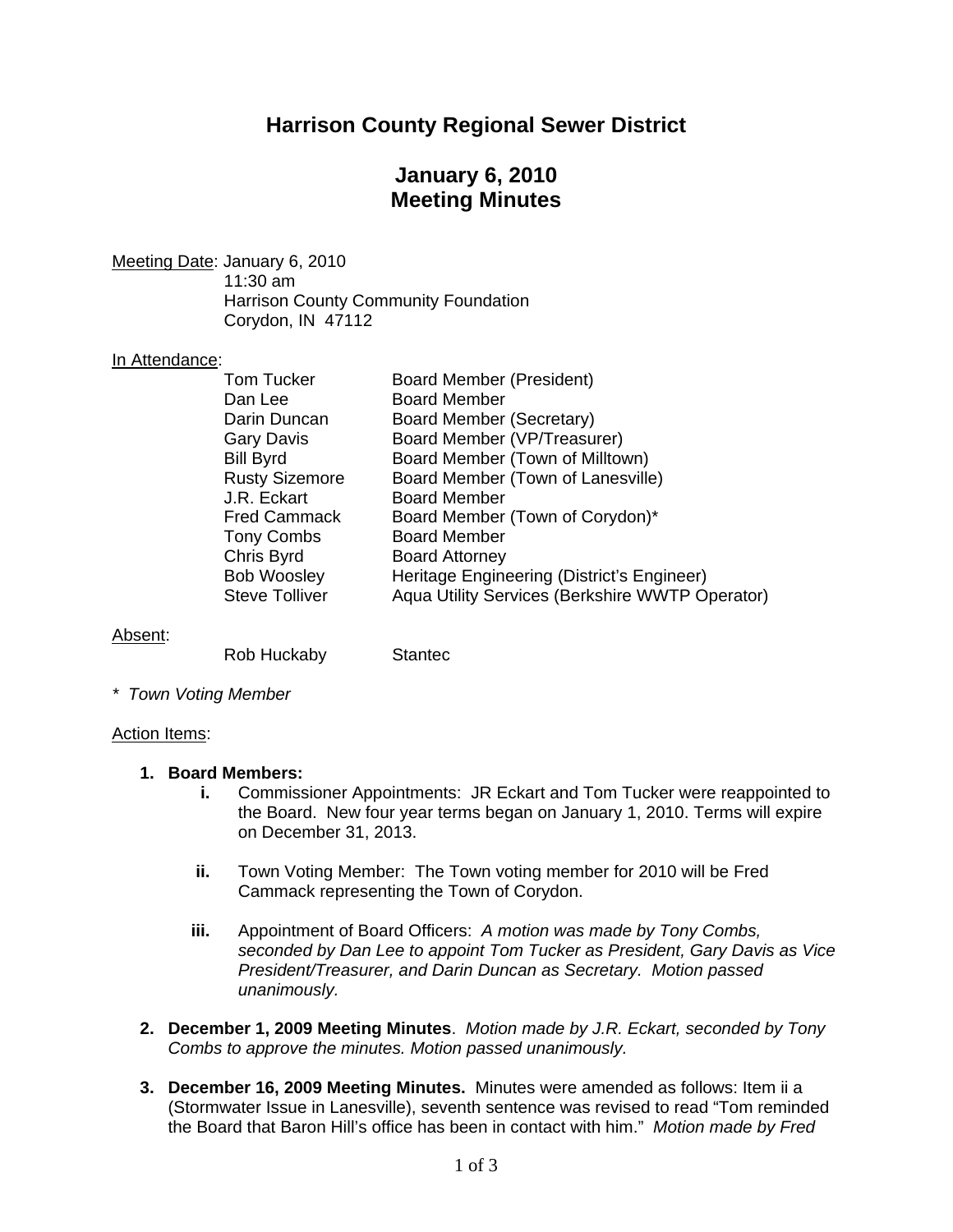*Cammack, seconded by Darin Duncan to approve the minutes as amended. Motion passed unanimously.* 

**4. Ordinance No. 20010-01: Amendment to Ordinance No. 2008-01 "Policy Governing Extensions and Improvements to the HCRSD's Sewer System".** The Board discussed the details of this amendment at length. *A motion was made by JR Eckart, seconded by Gary Davis to table this item for future consideration. Motion passed unanimously.* The Ordinance was officially tabled.

## **5. New Salisbury Sanitary Sewer Project**

- **i. EDA Grant Update:** An informational meeting is scheduled for January 7<sup>th</sup> at 1 pm at the office of Heritage Engineering (Jeffersonville office) with Adam Dickey, Field Representative for Congressman Baron Hill's Office. This meeting will be used to provide the Congressman an update on our project and give other necessary details.
- **ii. Economic Development Corporation (EDC):** The District met with the EDC on Dec 16, 2009. Darin Duncan, Tom Tucker, and Bob Woosley were in attendance representing the District and made a presentation to them regarding the need for additional funding for the project. Tom Tucker reported that the EDC has decided to award the District with a \$95,000 grant to use towards the project. If the District chooses to do so, this grant would allow for the lowering of the \$10,000 project cost (cost for each property owner) to be lowered to \$5,000.

## **6. Other Business:**

- **i. Approved Invoices**: A motion was made by Darin Duncan, seconded by Tony Combs to approve the following invoices:
	- a. **REMC (\$799.77),** Electric at WWTP
	- b. **US Postal Service (\$96),** P.O. Box
	- c. **Bureau of Motor Vehicles (\$15),** Title for Generator Trailer
- **ii.** HCCF Grant Submittal: Bob Woosley is finalizing the grant submittal requesting funds to cover final design costs for the New Salisbury Sanitary Sewer Project. Grant submittal deadline is January 15, 2009. *A motion was made by JR Eckart, seconded by Dan Lee to allow an officer of the District to sign the grant application outside of a regularly scheduled meeting. Motion passed unanimously.*
- **iii. Stormwater Issue in Lanesville:** The Board instructed Bob Woosley to approach the Commissioners to determine if they want to the District to assume oversight of stormwater issues or if they simply want the District to address this single issue at Mr. Courtney's property.

## Next Meeting:

1. Board Meeting: **Wed January 20, 2010 at 8:30 am** @ Harrison County Community Foundation Building.